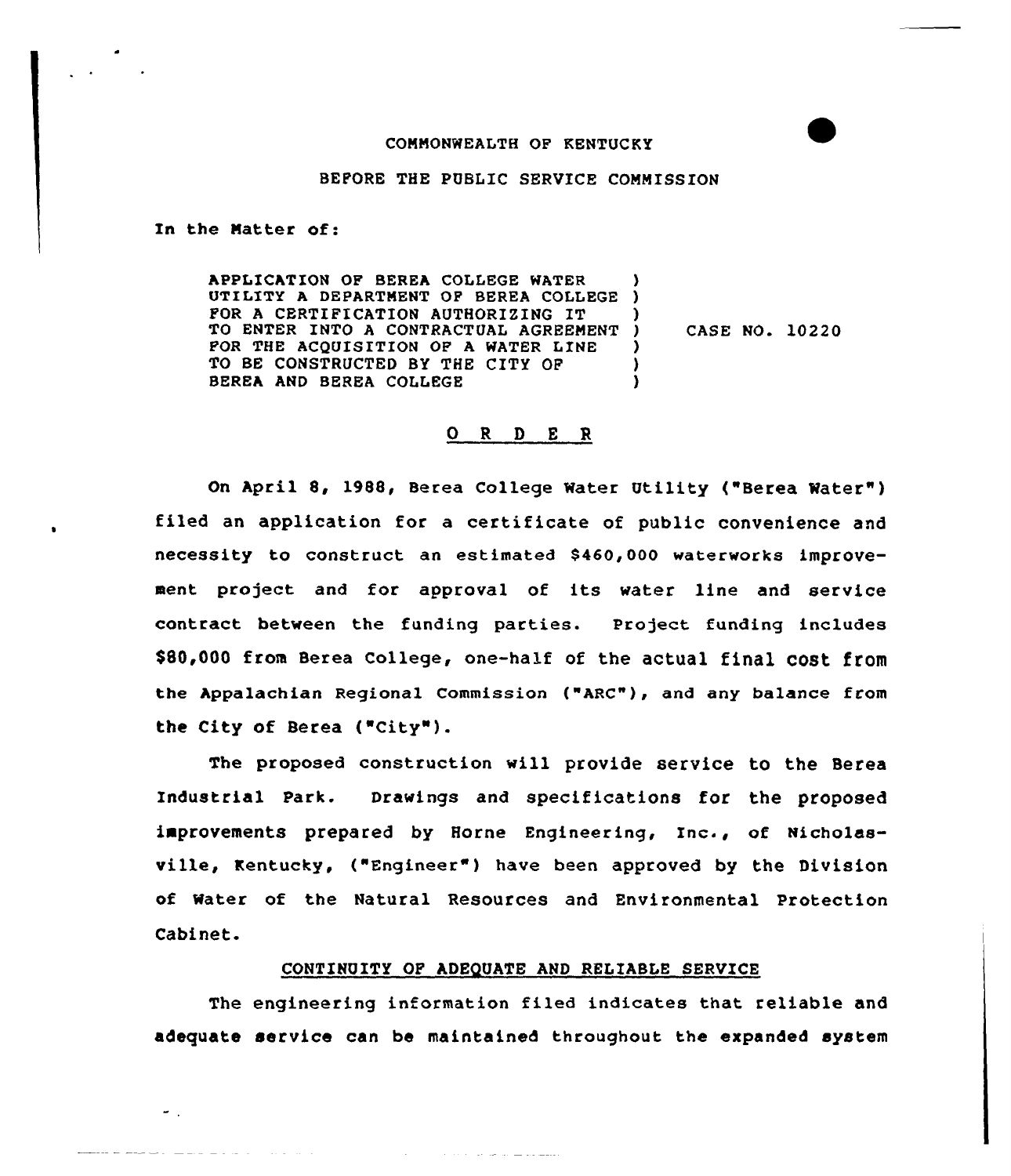after completion of the proposed construction. The Commission reminds Berea Water of its obligation to provide adequate and reliable service to all of its customers. Berea Water should monitor the adequacy of the expanded water distribution system after construction. If the level of service is inadequate or declining, or the pressure to any customer is outside the requirements of 807 KAR 5:066, Section  $6(1)$ , Berea Water must take necessary actions to maintain the level of service in conformance with the regulations of the Commission.

### MATER LINE AND SERUICE CONTRACT

In its application, Berea Water filed Exhibit D - "Draft" Water Line and Service Contract. In the contract, Berea Water has proposed Section I B, which provides that it will refund to Berea Water and to the City their respective funding. Specifically, Berea Water proposes (1) to refund one-third (33 1/3 percent) of the gross revenue realized from the sale of water to customers directly connected to the main extension, (2) to divide the refund between Berea Water and the City in proportion to the total funds provided by each, (3) to establish a refund period of 10 years or until each party has been repaid, whichever is sooner, and (4) not to refund any funding provided by ARC grants. The "Draft" Water Line and Service Contract provided by Berea Water should be approved pursuant to 807 EAR 5:066, Section 12(4).

### FINDINGS AND ORDERS

The Commission, after consideration of the evidence of record, and being advised, is of the opinion and finds that:

 $-2-$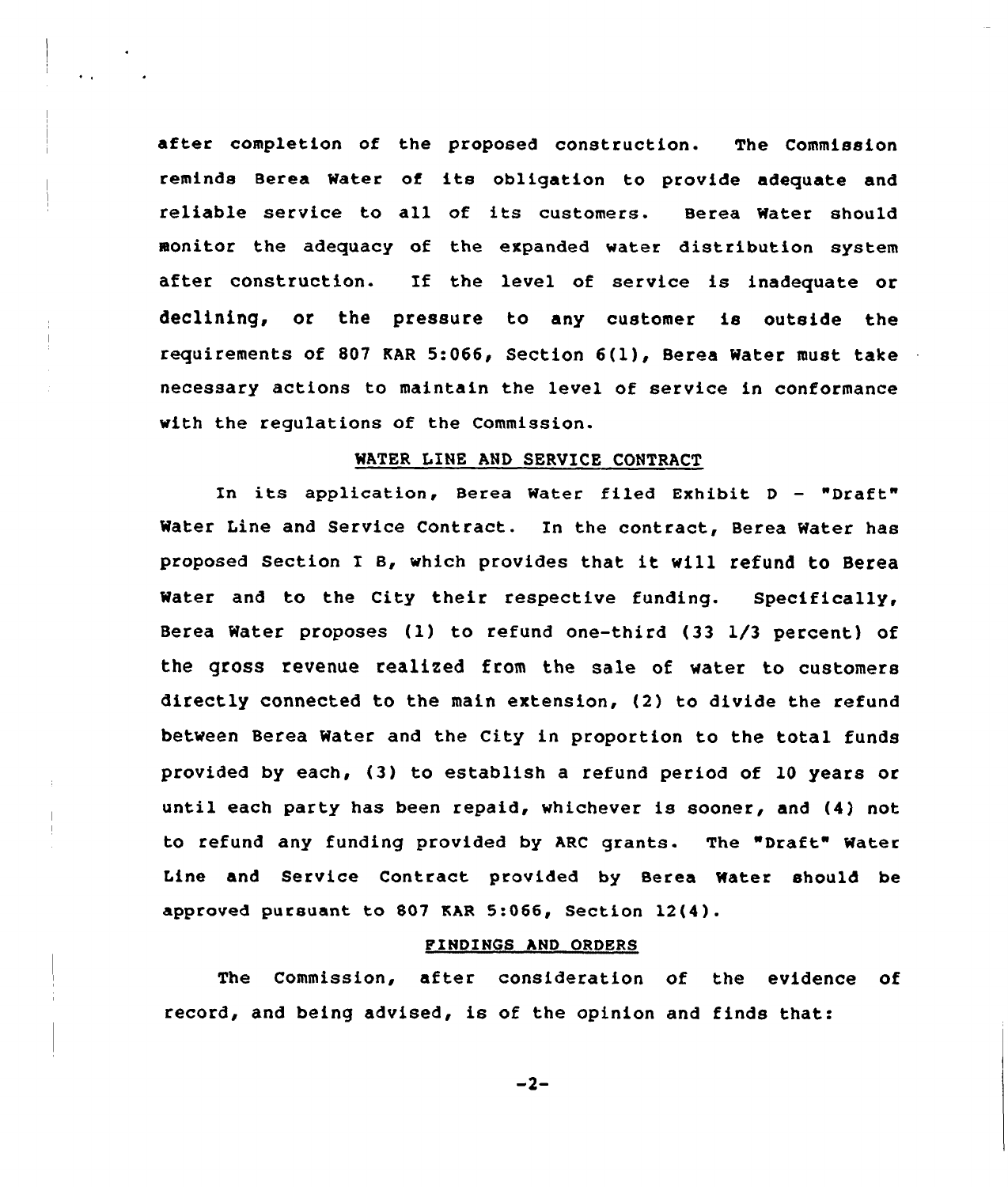l. With the appropriate monitoring of service system-wide, public convenience and necessity require the construction proposed in Berea Water's application. <sup>A</sup> certificate of public convenience and necessity should be granted.

2. The proposed construction consists of approximately 2.1 miles of l2- and 8-inch diameter pipe1ines, and re1ated appurtenances. The low bide totaled \$ 268,793 which will require about  $$460,000$  after allowances are made for fees, contingencies, and other indirect costs.

3. Berea Water should monitor the adequacy of the expanded water distribution system after construction. If the level of service is inadequate or declining, or the pressure to any customer ie outside the requirements of 807 EAR 5:066, Section  $6(1)$ , Berea Water should take immediate action to maintain the level of service in conformance with the regulations of the Commission.

4. Any deviations from the construction herein approved which could adversely affect service to any customer should be done only with the prior approval of the Commission.

5. Berea Water should obtain approval from the Commission prior to performing any additional construction not expressly certificated by this Order.

6. Berea Water should furnish proof of the total cost of this project including the cost of construction and all other capitalized costs (engineering, legal, administrative, etc.) within 60 days of the date that construction is substantially completed. Said construction costs should be classified into

 $-3-$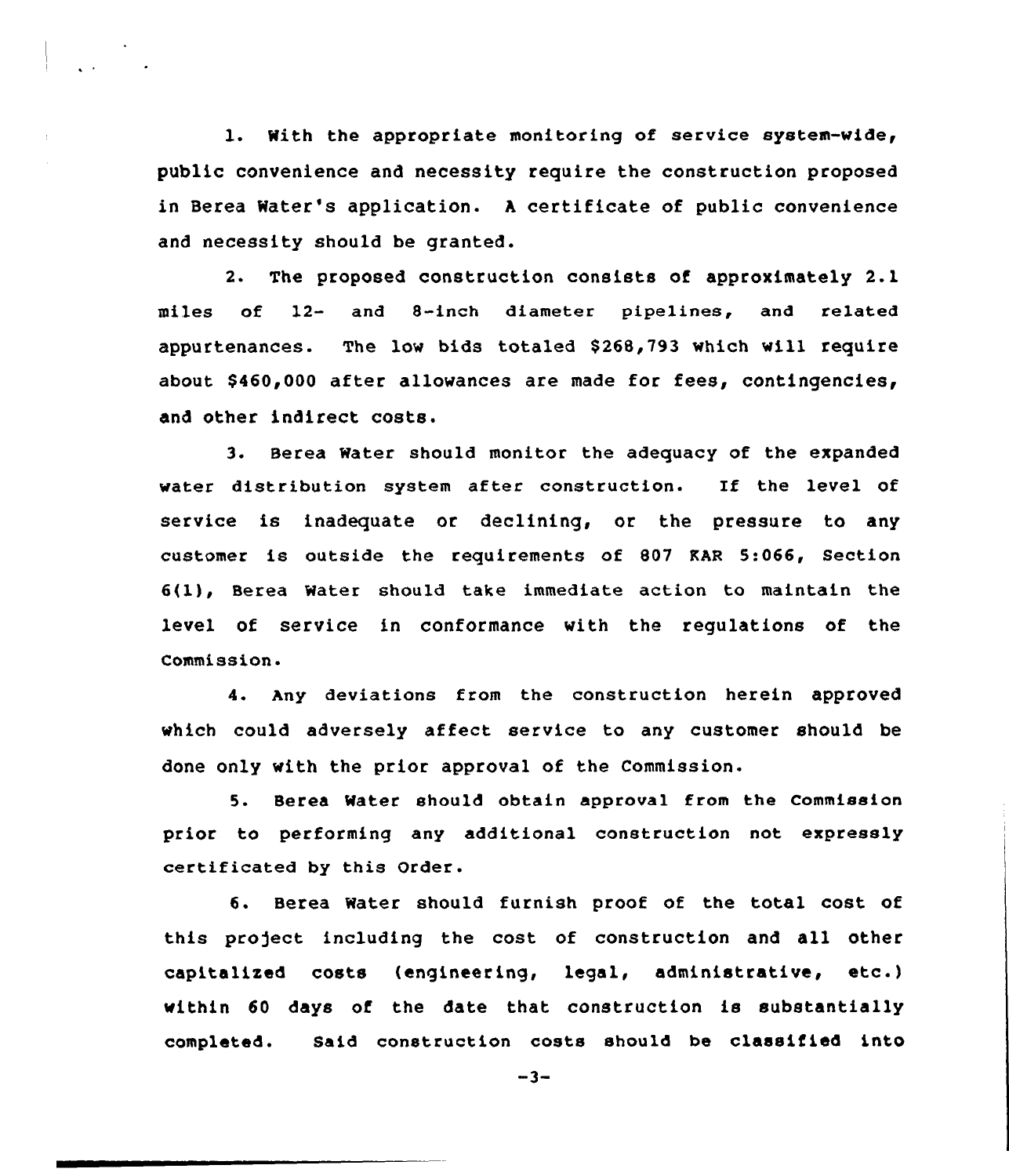appropriate plant accounts in accordance with the Uniform System of Accounts for water Utilities prescribed by the commission.

7. Berea Water should require construction inspection under the general supervision of a professional engineer with a Kentucky registration in civil or mechanical engineering, to ensure that the construction work is done in accordance with the contract drawings and specifications and in conformance with the best practices of the construction trades involved in the project.

8. Berea Water should require the Engineer to furnish within 60 days of the date of substantial completion of this construction a copy of the "as-built" drawings and a signed statement that the construction has been satisfactorily completed in accordance with the contract plans and specifications.

9. The "Draft" Mater Line and Service Contract filed by Berea Water should be approved pursuant to 807 EAR 5:066, Section 12(4).

IT IS THEREFORE ORDERED that:

l. Berea Water be and it hereby is granted <sup>a</sup> certificate of public convenience and necessity to proceed with the proposed construction project as set forth in the drawings and specifications of record herein on the condition that service levels be monitored, and corrective action taken in accordance with Finding 1 and Finding <sup>3</sup> of this Order.

2. The "Draft" Water Line and Service Contract filed by Berea water be and it hereby is approved.

3. Berea water shall comply with all matters set out in Findings <sup>3</sup> through <sup>8</sup> as if the same Mere individually so ordered.

 $-4-$